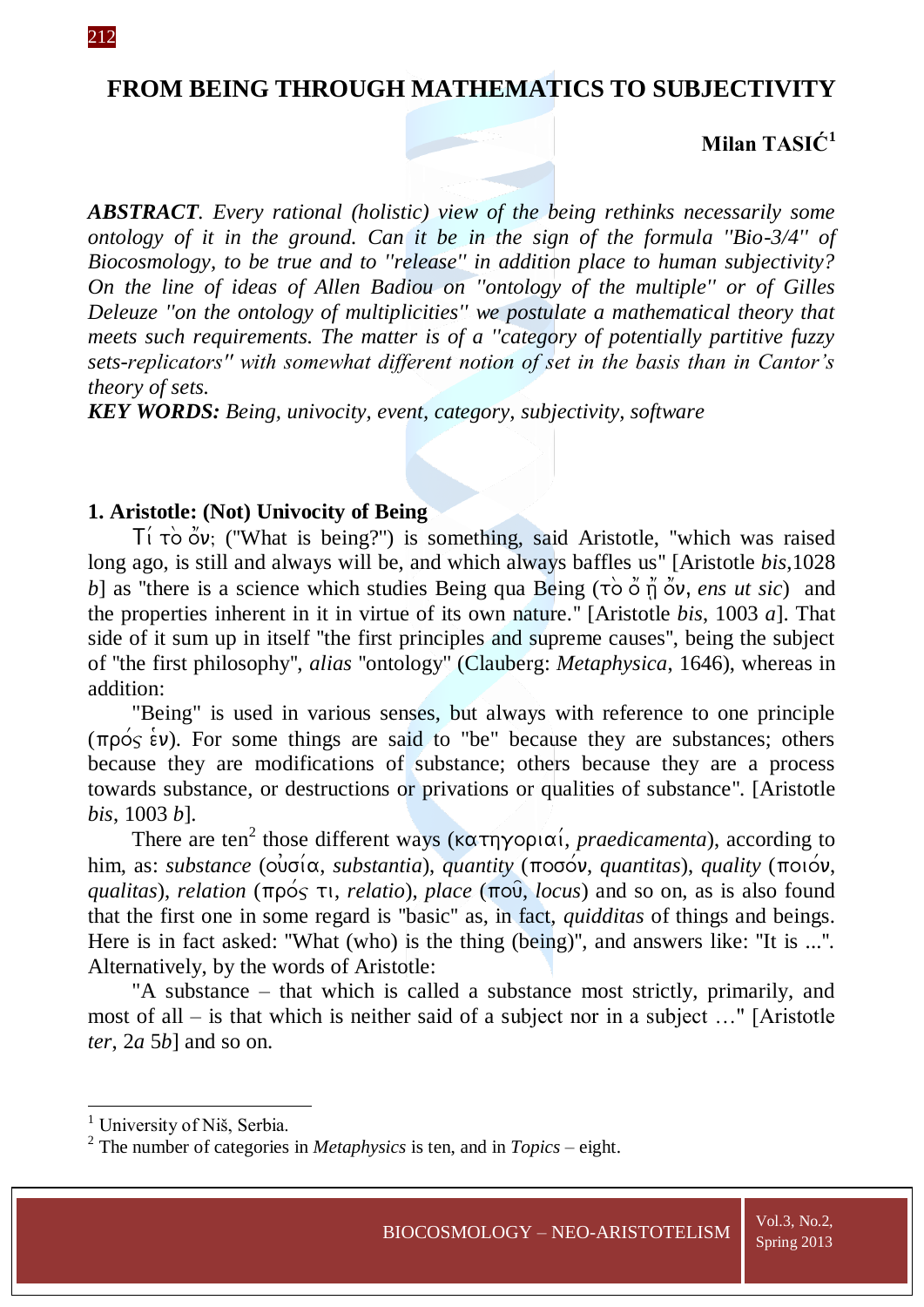**.** 

So, from the beginning, he is not expressing himself on the being in one and only one way (uniquely), and thus does not find that it has one and only one meaning, putting it is more or less clear, but arguing in details in *Metaphysics*, carrying out different difficulties ( $\alpha \pi$ opi $\alpha$ ) in the first philosophy. Namely, one of them was related to the Platonic doctrine of Being ( $\overrightarrow{TO}$   $\overrightarrow{O}$ ) and One ( $\overrightarrow{TO}$   $\overrightarrow{e}$ ) as supreme genera, as well as to the principles of all things and beings, and Aristotle, differently than it, finds that "it is not possible for either One or Being to be a genus of things'' [Aristotle *bis*, 992 *b*]. Moreover, as genera, they would not be ones and only ones – that is unambiguously defined. In several places, which require, however, interpreting, he points out: ''It is impossible … for the species of the genus to be predicated of their own differences'' [Aristotle *bis*, 998 *b* 24–26], making him in *Topics*, in the example "of a man as a reasonable animal", to come to the conclusion that: "For if animal is to be predicated to each of its differences, then many animals will be predicated to the species''. [Aristotle *ter*, VI 6, 144 *a* 32 – *b* 3].

What Enrico Berti interprets in terms of conclusion:

''If the genus "animal'' could be predicated of its difference ''rational'' ... then it would enter into the definition of "rational", and "rational" would be defined as animal with another particular difference. Now, as the genus and the differences must be both predicated of the species "man", two "animals" would be predicated of this species, i. e. the genus "animal" and the difference "animal", or  $-$  as Aristotle himself says – "many animals" ( $\pi$ o $\lambda \lambda \alpha$  ( $\hat{\omega}$ i $\alpha$ ). [Berti, 2001, p. 191].

Thus, only marks of genus and not of specific difference would be predicated of species, so there would not be what differ a species from a genus – if the genus can be predicated of a specific difference, according to Aristotle. Moreover, it is exactly the case with the One and Being, according to him.

But we said: ''Being is used in various senses, but always with reference to one principle" [Aristotle *bis*,  $1003 b$ ] – and it was the case with substance and properties belonging to it. Those meaning are different and they are expressed by either different words (*synonyms*) or the same ones (*homonyms*), or by words whose meanings sometimes coincide and sometimes do not (*paronims*). In the third of cases, we have that, for example, the word ''healthy'' in the phrase ''healthy food'' refers to a status of body to which one can come in that way, while in the term ''healthy body'', the word refers to an already accomplished state of organism. However, they deserve something in common – from the intersection of two senses – what British philosopher John Austin<sup>1</sup> indicates by words: "nuclear meaning". Such a common word we recognize, according to him, in the meanings of the word ''Being'' and it is here just the word ''substance'', which, in a logical sense, is a genus of being, while all other meanings are its specifications (modes).

Similarly to Austin, G. E. L. Owen explains Aristotle's doctrine of being in terms of its multivocalism. He finds that ''nuclear meaning'' of Austin should be rather replaced by "focal meaning", just as by the first of meanings of the word when

<sup>1</sup> Austin: *The Meaning of a Word*, in Philosophical Papers, Oxford University Press 1979, p. 71.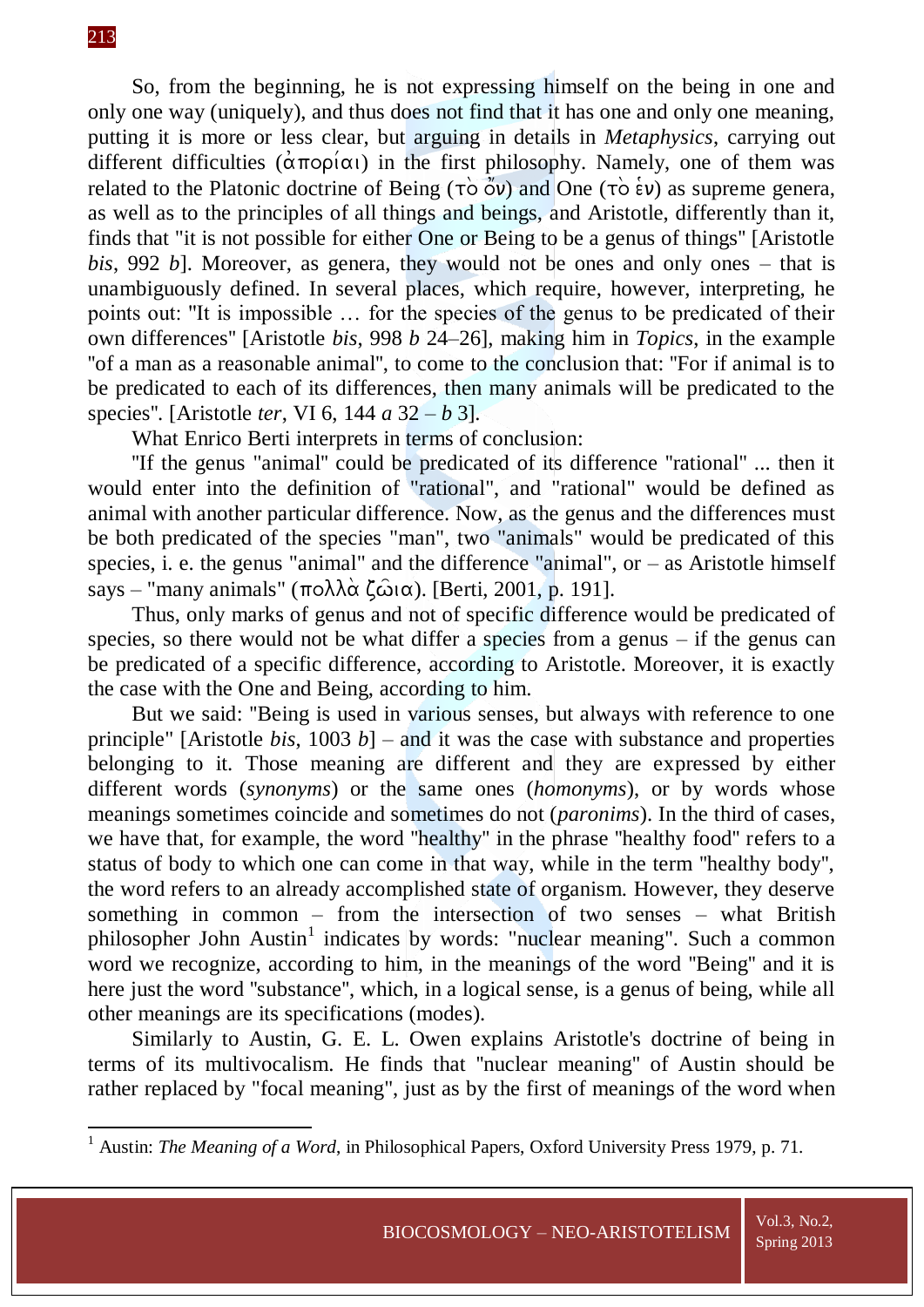it offers many of them. This time it is not a common part of other meaning, but only a ''term of reference" in certain relation to other words.

Therefore, Austin and Owen, along with Aristotle, expressed themselves on being in favor of its ambiguity, so that two authors Patzig and Frede, similarly, found equally that ''the substance is used in many senses.'' These ways are according to Patzig, threefold: it appears as movable and corruptible (*the sublunar bodies*), movable and incorruptible (*the heavenly bodies*) and unmovable and incorruptible (*the prime mover*), while Frede will say: as substance sum up in itself the focal meaning of the being, so does the unmovable substance in relation to a substance at all. Therefore, the unmovable or divine substance is a farthest way of existence of being, after Frede, in relation to which all others such ways are carrying out. This ontological moment just completes the whole Aristotle's doctrine of being, precisely, the side of it on "degrees of perfection'': namely, that the lower forms of existence imitate the higher ones. When, for example, living beings are born tending to be eternal too etc., and the circular motion of heavens only imitates the immobile (first) mover. But such an interpretation of Aristotle cuts into Platonism, Neo-Platonism, or into the very theology.

Besides different meanings throughout history, particularly in the analytic philosophy of twentieth century, to the words ''Being'' and ''existence'' has been attributed the same meaning too. Bertrand Russell, Martin White, W. V. O. Quine did it. Russell initially held that ''the existence'' in space and time is (in principle) different from ''the existence'' out of space and time – what physical objects, say, differ from numbers – but later he founds that they are, however, two species of the same genus, the genus of ''something''. In so far the same meaning is provided here using the logical operator ∃ (''there is''), in the sense of: ∃*x* (*x* is a physical object) and ∃*x* (*x* is a number), when, in the above-mentioned example, two classes of objects are subsumed under the same ''superclass''. In that sense, Quine would say:

''In our canonical notation of quantification then, we find the restoration of law and order". [Quine, p. 131].

Aristotle, therefore, puts the question of (non)univocity of being and gives his answer to it – and, by following his footsteps, many philosophers until today  $(A, B)$ . Badiou, G. Deleuze) make it – bringing its "parts" in a hierarchical relation of "genus" and differences'', which is a logical relation. Speaking, however, along with logical as well as about ontological priority of each entity over the other etc., so that those approaches of being would ''release'' sufficiently exact labels, in an epistemological sense, to be explored possibilities of a mathematical model of it. For the relation of "one and many", in a philosophical sense, is analogous to the relation, say, of ''element and sets'', in the mathematical theory of sets, as it properly ''has included'' all other mathematical theories too. Of course, "the most philosophical" in would be the place of ''event'', or rather, of subject in the being, and of its counterparts in a possible mathematical model. Because the events are characterized by an extreme complexity of factors-causes leading to them, and in the psychic sphere of unconscious elements (with those conscious), so that it is in so far difficult to be (unambiguously)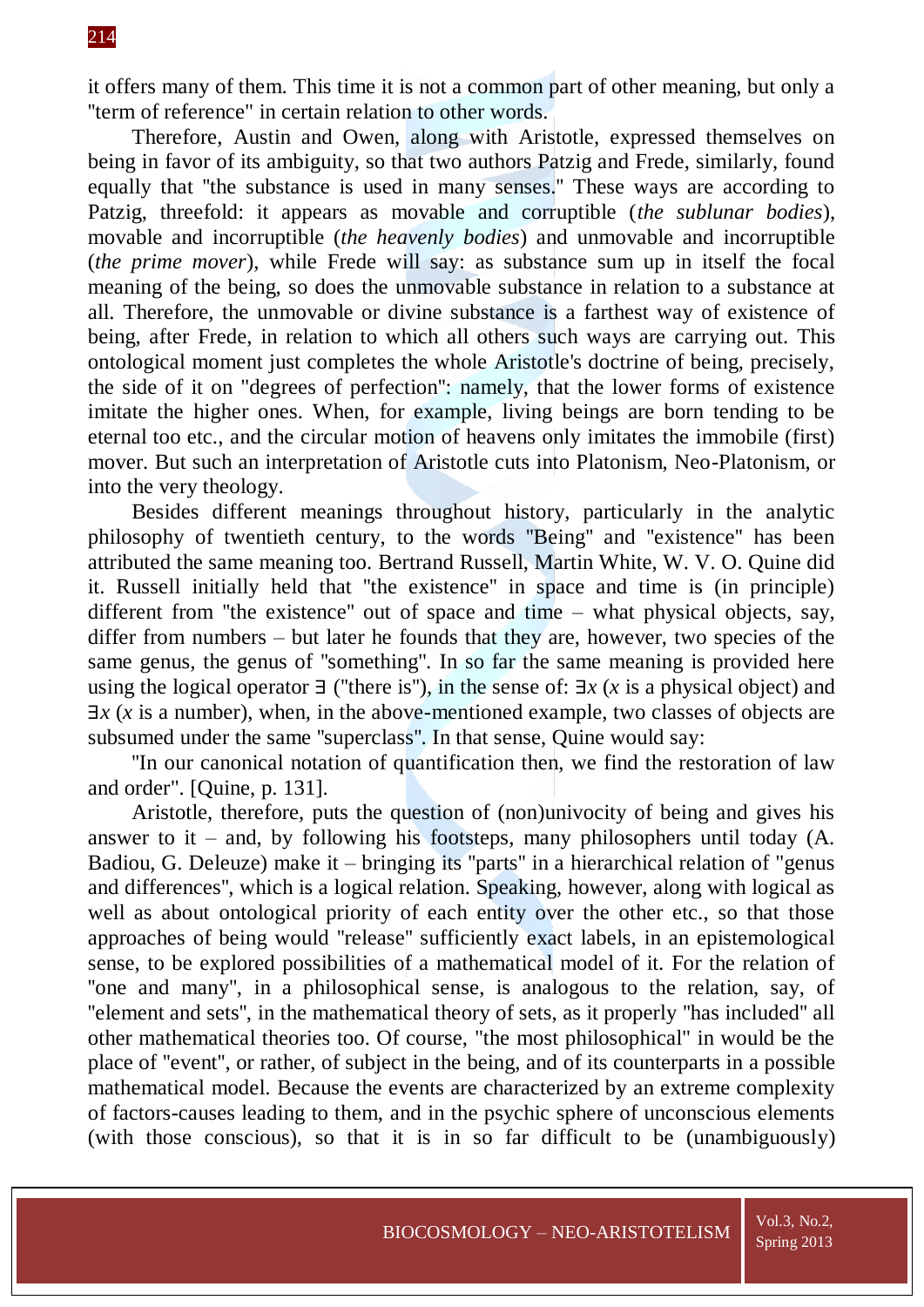''foreseen'' and presented in the being. Thereby the discourse on them imposes the most diverse partitions, when have originated too terms such as ''singularity'', "difference", "repetition" ... in Gilles Deleuze. This author, after all, talks about the "event" as a non-being, etc.

## **2. Gilles Deleuze and Alain Badiou: Questions On Being**

The initial interest of French philosopher Gilles Deleuze in the science of Being, was the questions of unanimity (*univocity*), which will help him to build up a more comprehensive ontological doctrine and, in a particular case, to perceive in that key the notion of "event''. The ''univocity'' that finds place, say, in the theology of Duns Scotus, in opposition to the concept of ''analogy'', and they are owed to a different understanding of the relationship between essence and appearance (form) of things on the part of supreme being. When the essence of things is the same, but they differ in form, the matter is of an *analogous* understanding of that relation (the example of "negative theology", Thomas Aquinas), and if their forms are the same, but the essences are different (''positive theology'', Duns Scotus, Spinoza), the matter is of an *univocal* understanding. In the second of cases, for example, Spinoza says: ''The sequence and the order of ideas are the same as the sequence and the order of things'', just when he speaks about two attributes: *thought* and *extension* of the same substance. Namely, as an idea leads to another one, in the same way a thing appears because of other thing, so that thought and extension are ontologically identical, if the ideas and things are different in form. That says Gilles Deleuze too:

"The univocity of Being signifies that Being is Voice, that it is said, and that it is said in one and the same "sense" of everything about which is said." [Deleuze, p. 210].

It is multiple and different, not one and only one, according to him, being made by *membra disjuncta*, as diverse and diverging parts of it in the way of a synthesis. However, ontological doctrines, in the tradition of Aristotle, following its definition that that science "studies" ''being as such, and properties belonging to it by themselves'' disagree with what Gilles Deleuze signifies as ''univocity''. Namely, he says: ''from Parmenides to Heidegger it is the same voice that is taken up, in an echo, which itself forms the whole deployment of the univocal. A single voice raises the clamor of being." [Deleuze, p. 52]. So that the ontology would appear as a special part of the theory of univocity, according to Deleuze, etc.

''The Being is univocal'' [*ibid*] is the basic proposition of this doctrine, whose paraphrase is the proposition too: ''The Being is said in the same way'', in the same sense, so that it remains to interpret the relation between a *proposition* and its meaning. Therefore, Deleuze speaks about *denotation* and *meaning*, taking the first to be: "a relation of a proposition toward an external state of affaires'', and the other: "what proposition expresses itself". Here "the state of affairs" is something to what would ''disintegrate'' all the reality, according to him, including "particular bodies, mixtures of bodies, qualities, quantities and relations'' [Deleuze, 1990, p. 22] – differently than in Aristotle, who divides being into substance and categories, and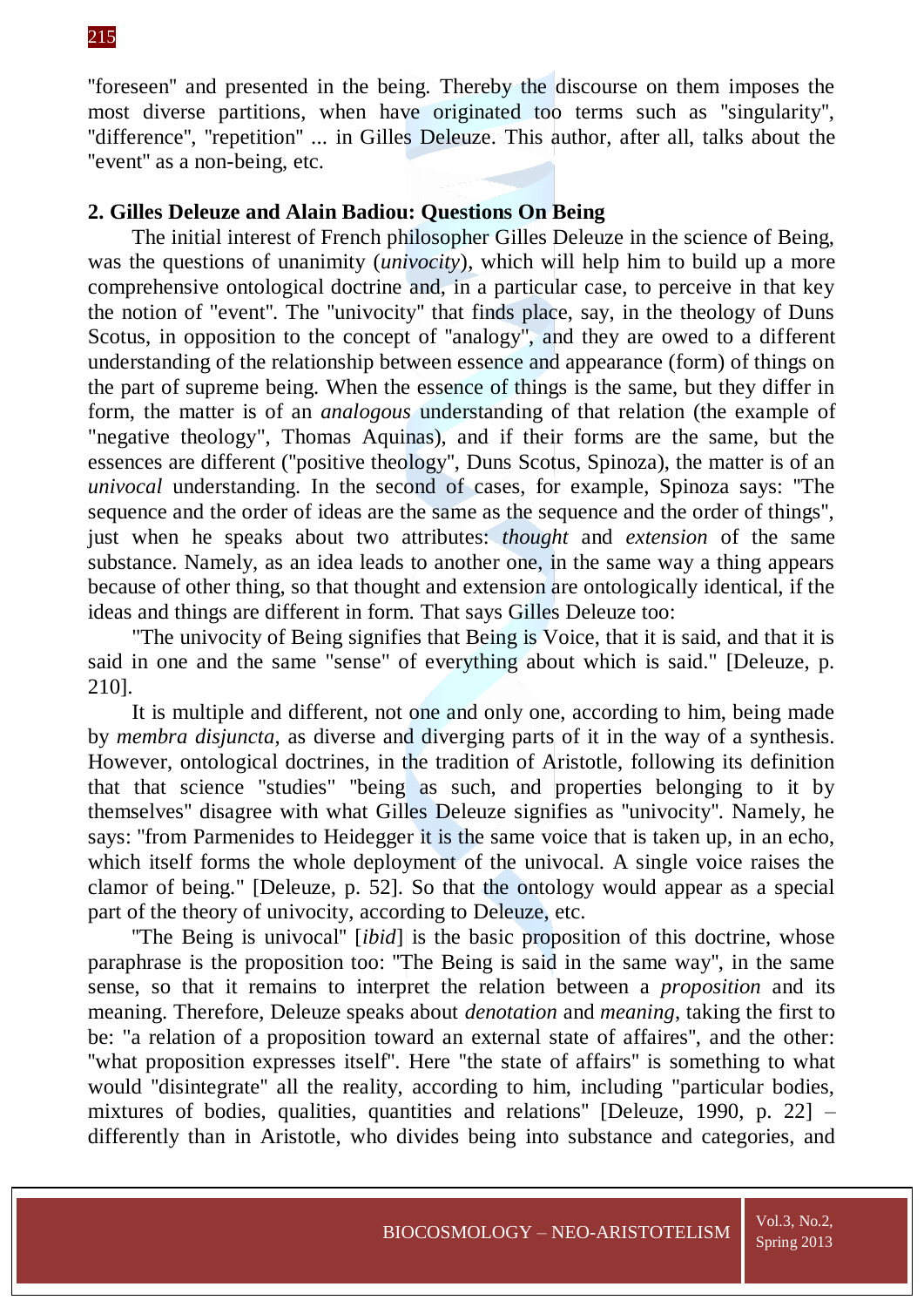# 216

quite in line with the teachings of Stoics on bodies and incorporeal events. Now we have, exactly, that "what a proposition expresses", or the notion of "meaning" in Deleuze's use, is ''identical'' with the "event" of Stoics, as "the logic of sense" (the title of his work) would be not other than ''a logic of event''. To bring this teaching of Stoics closer, Emile Bréhier uses the metaphor of knife and meat. Knife and meat, in fact, bring ''mixture of bodies'' – to it refers the proposition, as ''denotation'' – while the effect of cutting meat with knife would be an event – or meaning, this time in Deleuze. The event itself is a part of ''incorporeal things", it does not belong neither to being, nor to attributes of being, unwinding on its surface, rather as ''hybrid'', or ''problem'', since it is indefinite in character.

Alain Badiou in the ontology, as well as Aristotle and Parmenides, departs from ''the being as such'', which rethink this time as a ''pure multiplicity'', and the science itself as a ''presentation of presentation'' (*présentation de la présentation*), or what does exist. This existing is not One, nor One is a part of Being, but it has to be *taken– as–One* (*compté–pour–Un*). One, therefore, does not exist as a presentation, but only as *operation*, that leads Badiou to accept Socrates' statement in *Parmenides*: ''If One does not exist then there is nothing''. In terms of *Being and event*, the concept of emptiness comes to replace everything that exists (Being), or, in the words of Badiou, in a sophisticated sense: "The emptiness is the name of Being – contradictory according to situation, in so far as its presence brings a nonrepresentable approach, and therefore, a non-approach to that approach ...''. [Badiou, 1988, p. 69].

Here the term'' situation'' is of equal importance in the ontology of Badiou, being defined as ''any presented multiplicity, becoming as such a place of event (*le lieu de l'avoir–lieu*)'', of whatever the elements of that multitude would be''. [Badiou, 1988, p. 32]. The situation possess some structure, realized on the way of operations over elements that comprise it, as is the case with the whole being, and the totality of its conditions, which is sufficient for the French philosopher a general theory of being to bring closer to the maximum extent to a mathematical theory. The matter is of set theory in mathematics, in terms of which all intuitive domains in this science can be successfully enough described, so that Alain Badiou boldly sets since the beginning the equation: "ontology  $=$  axiomatic set theory". With some reservations, in fact, that this branch of philosophy does not have mathematical entities for its subject, nor that the world is settled by ''mathematical beings''. But, that ''one which is many'' and "many which is one" are principles that most generally carry out the reality of both sciences, however mathematics succeeds – and it abundantly – to express itself about being, bringing by it an already realized way of thinking. More precisely, the concept of ''one'' is replaced here by the term ''as one'' (*compté*–*pour–Un*), which is only a construct or a name of certain complexity (of each part) of being without end. Here the empty set  $\emptyset$  is "constructed" – as {} – etc., and, in general, a (sub)set A will be *constructible* if there is a function  $f(x)$  for the construction of each element  $x \in A$ .

However, when such a function is missing, what escapes to the constructible, according to Badiou, is the *event* (*événement*), which makes an event ''does not belong to being as such'', he says. It transcends reality, and in so far the theory of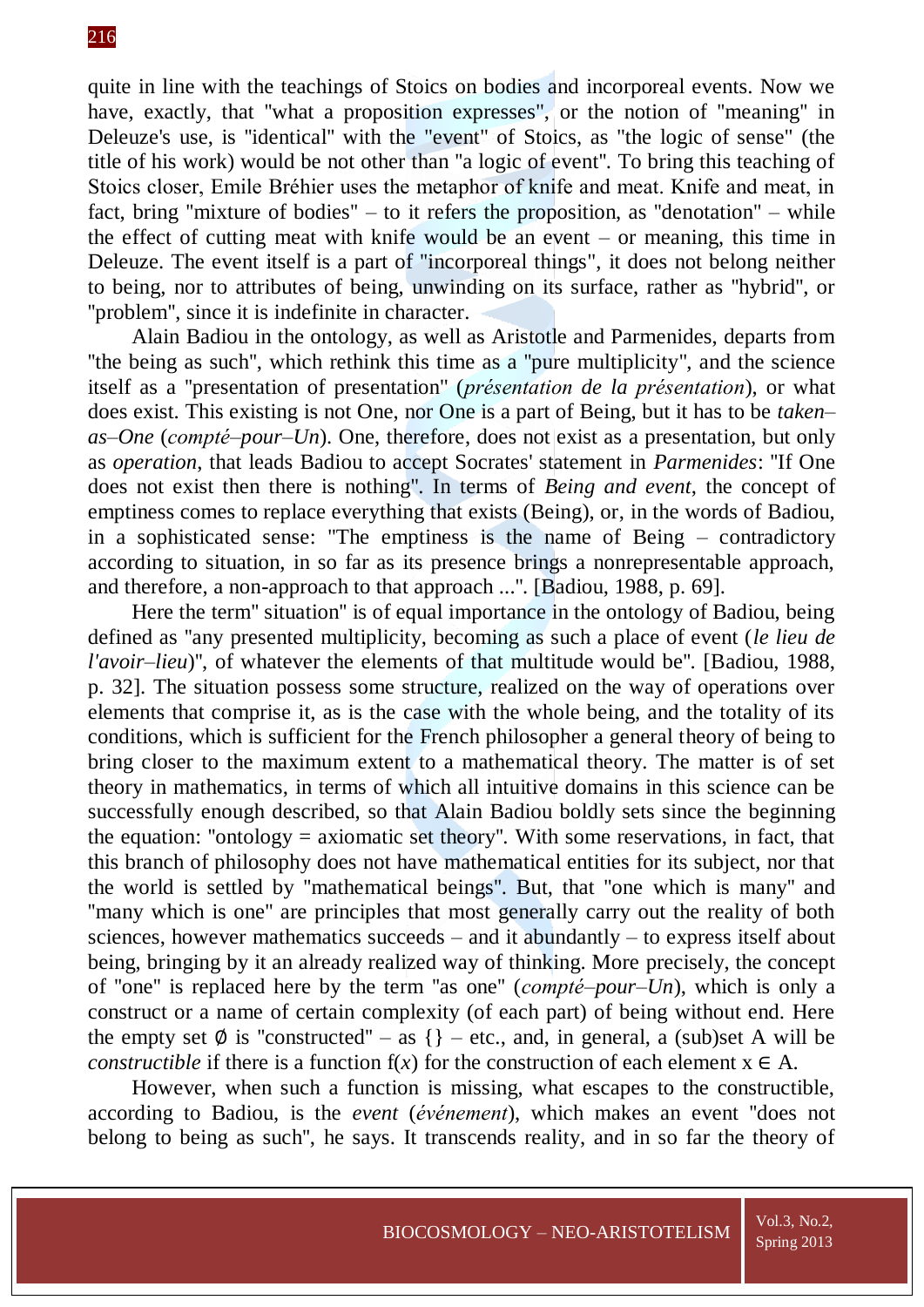# 217

being and the theory of event complete each other. Indiscriminating in the ontology, on the border of it, the notion of event is ''hybrid'', a hole into being. In this way, Deleuze and Badiou reflect on the concept of ''event'' – in varying degree – apart from being, with a distinctive influence of science of mathematics both times, but the first one will find a stimulus for it in the manifolds of Riemann and differential calculus, and the second in the axiomatic set theory. Badiou himself finds here that the ideas of Deleuze are ''organicistic'', ''vitalistic,'' ''animalistic'' etc., like as Gilles Deleuze speaks rather of ''problematics'' than ''axiomatics'', keeping in mind what is essential in the science of mathematics. For him the axiomatic inference is ''royal'' and the intuitive one – ''nomadic'', and he inclines to it, holding that the concept of multitude too, as he understands it, does not coincide with the notion of set, in the sense of Cantor-Badiou. It is for him ''a differential multitude'', always intuitively upper than ''extensive multitude'', or set, so any formalization of multiplicity, in the first case, as a rule, fail to attain an always superabundant in content area of their own.

Otherwise, the opposition ''problematic–axiomatic'' is described yet by Proclus Diadochus in his *Commentaries* on Euclid's *Elements*, as a distinction of ''theorems'' of ''problems'', when he finds that by theorems one proves certain properties contained in the figures, and by problems one constructs figures from given properties. In the first case, one proceeds from axioms and postulates, and in the second, from problems to meet the circumstances (events) that could generate solutions. The opposition got marks of: "analytic" and ''synthetic'', of ''qualitative and quantitative'', ''static – dynamic'' and the like, so that, for example, projective geometry of Dezargues will be a synthetic science, and Descartes' geometry – analytical one and so on. The synthetic (or dynamic) would be concepts of "infinitesimal", of "continuous'', of "limit'' (*limes*), in the analysis – in the basis of differential and integral calculus – and the analytical ones (or static): number, set, discrete in arithmetic, algebra, and set theory.

If, therefore, during the history, axiomatic, analytic, … approach to mathematics has been described as ''royal'' and was preferred, it appeared to be fruitful problematic, synthetic, or ''nomadic'' approach to the phenomena too, as well as a ''combined" approach appeared to be extremely powerful. We have in mind a discrete interpretation of continuous (infinite) values in the set theory (Cantor, Veierstras) and its axiomatization, which was in favor of the belief that all intuitive-domain (in mathematics and other sciences) can be reduced to this theory. In this occasion, let us say that in formalisms themselves (Gödel, 1931) there are propositions as improvable together with their negations. On the other hand, the ideas of quantum physics today that the world is inhabited by discrete (discontinuous) quantities, giving impression in the multiplicity of a continuum.

Reasoning, rather problematically, Gilles Deleuze in *Difference and Repetition* holds that the elements of a multiplicity cannot be determined (to the end), as they bring virtualities that cannot be "grasped" in a notion, in a sensory picture, characteristic function. Thus they are only determinable (*déterminables*) as "singularities" in a "differential relation" of them as "problematic". The problems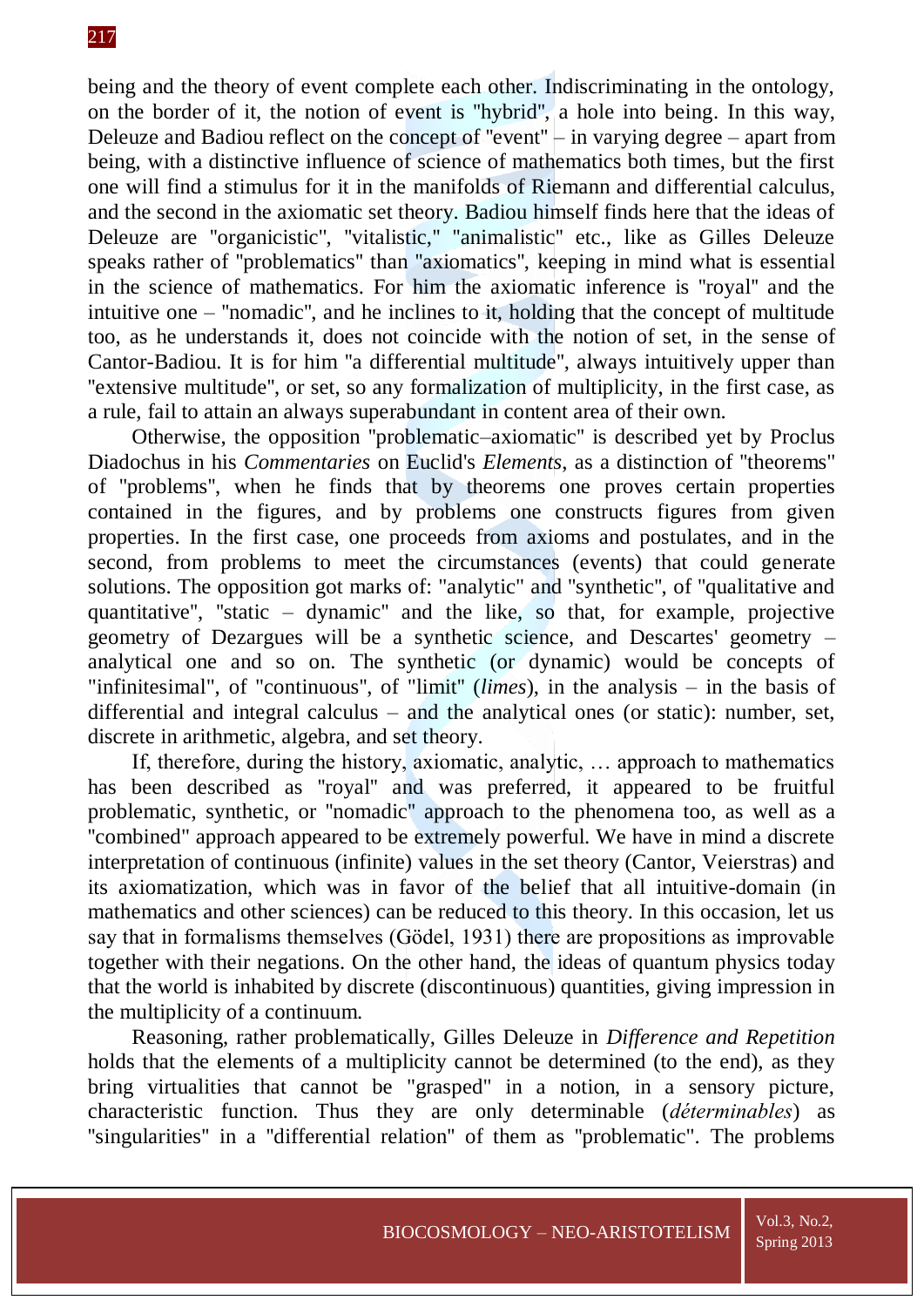# 218

**.** 

point out their complexity, the complexity in terms of finding solutions, the importance of the results obtained and the like, so that some of them, for example, in mathematics, resist for centuries to solution. In the work *Capitalism and Schizophrenia*, Deleuze finds that the development of capitalism too cannot be predicated in the axioms, since its effects are most diverse and extend to all pores of life: of economy, of arts and of culture.<sup>1</sup> Then it remains to any research in the science to discretize the reality of problematic at the beginning, making always it in different circumstances, by Deleuze – differently than by Allen Badiou, where one not arrives to the initial propositions (axioms), but departs from them as given. So the truth by the first of them is contained in the problematics, and by the other one in the axioms etc., so that – along with a series of specifities – the way followed by the authors of the work *Difference and repetition*, and *Being and event* will be opposite.

In the words of Daniel W. Smith:

''Since Badiou limits his ontology to axiomatics, he is forced to reintroduce an element of transcendence in the form of the *event*, which is ''supplemental'' to ontology ....; there can be no ontology of the event, since the event itself introduces a "rupture" into being, a "tear" in its fabric". [Smith, p. 438].

The event dwells here on the "edge of the void", as an expression of the complexity of the world without end, and just the human *subjectivity* has the power to appoint it and to make enough distinguishing etc.

There are more notions in Gilles Deleuze, related, in varying degree, to his notion of ''event'', such as: singularity, differentiation, repetition, and so on. About a ''singularity'', for example, one speaks where ''something (new) occurs'', as opposed to  $"regularity"$  – the case of corners of a square as singular points and the those on its sides as regular ones. However, if the distinction between two types of points in this example is easy, in a general case, the matter is rather of different degrees of presence or of absence of certain properties on a scale from lowest to highest one.

When interpreting the notion of ''event'', Badiou starts from two exact relational marks, otherwise, constants in set-theoretic thinking and reasoning – that is, " $\in$ " (belonging to a set) and " $\subseteq$ " (inclusion of a part in a set). A citizen, for example, belong to a state, ''sharing" by it his complete life, which is not the case with a secret agent and an (illegal) life he lives within it.

There is a considerable number of other original – often much nuanced – concepts that explain two French philosophers, such as habitat (*site*), appearance, situation, local, transcendental etc. For habitat, say, Badiou tells to be ''something that arrives in its own existence to the belonging to itself ...'' [Badiou 2006, p. 617].

## **3. Ontological Categories as Mathematical Ones**

The words of Badiou in *Introduction* to the work *Being and Event* were:

''1. Heidegger was last widely accepted philosopher.

<sup>&</sup>lt;sup>1</sup> Such is the so called "Fermat's problem" in mathematics, posted 1637 and solved 1994.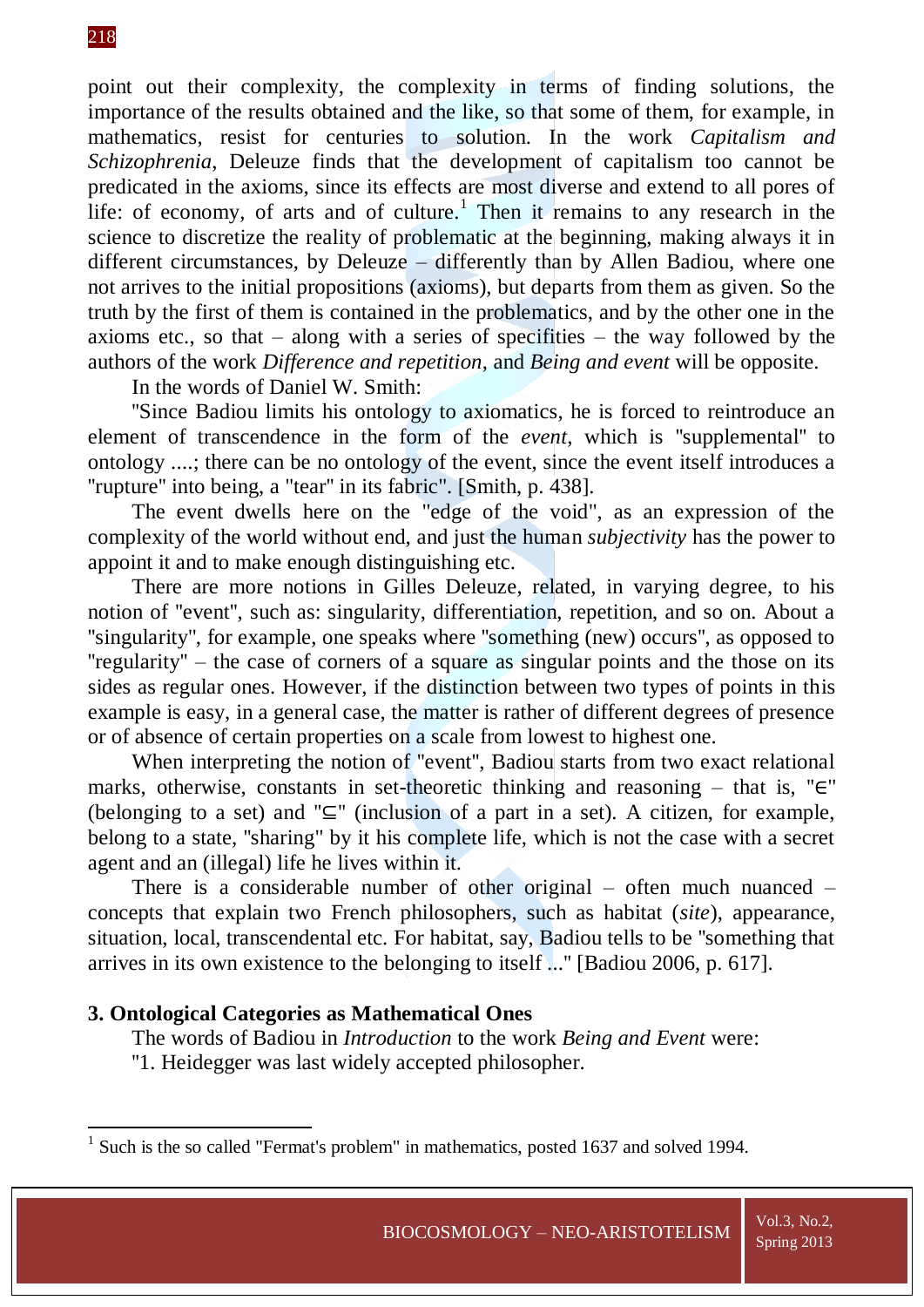2. The figure of scientific rationality is persisting as a dominated paradigm in the world today...

3. A certain post-Cartesian doctrine of development is ongoing whose origins are non-philosophical...

What is common to these three statements? Certainly, they indicate, in their own way, the end of an entire era of thought and its challenges.'' [Badiou 1988, p. 7].

We are ''in some third era of science, after the Greek and Galilean'', says Badiou, "complex, if not confused'', which cannot be brought under a single language. The matter is of a constant "blending from which we can perceive the mathematical basis of rationality itself ...''. As for the subject, says French philosopher, he is not farther the basic category of thought, as it was from Descartes to Sartre, since now it is "empty, split, a-substantial, irreflexive.'' Finally, according to him, we are also at the beginning of a new doctrine of truth ... and so on.

Here again, we have seen, the ontology is a science of being-as-such, what is it back to the Greeks, but just today, Badiou says, 'we have the way to know it.'' It is quite different from what we see in Russell, namely, that mathematics is the only science in which ''we never know what we are talking about, nor whether what we are saying is true", Alain Badiou will find that it is ''the only science which absolutely knows what it is talking about and ... the only one that offers reliability and criterion of truth of what it is spoken about, so that its truth is the only one ever known as fully transferable.'' [Badiou 1988, *passim* 7–15]. Because pure mathematics does clear what is expressible of the multitude, of being, owing to it the rigor it has, so that it is advisable to turn Kant's thesis of transcendental subject that makes possible its truths, in favor of thesis of possibility of the subject himself within mathematics as science of being. Multiplicity as the first sign of being, in ontology, corresponds to the highest degree to the notion of set in mathematics, and what will be said about being by a picture and metaphor, for example, in Hölderlin and Mallarmé , is less true than Cantor and Dedekind do in the way of mathematical statements.

On that way Frank Jedrzejewski stands for a reflection of a *on-topology*, or a *top-ontology*, which would embody by itself the "forgetting of the One'', in favor of duality of being – even of duality of time (Chronos and Aion) – what would be extended to the duality of truth (*aletheia* and *adequatio*). Here the *topos* is a central notion, for it is recognizable in different worlds, always of different forms of complexity, but also because a series of results in the sciences pointed out that ''the texture'' itself of the universe (of place) determines its logic, and that the topological properties of a space are superposed to the logical relations within it. (Diaconescu). The reality of infinitely small values, say, is more complex than the reality of visible world – and knows even more dimensions (*string theory*) – so that essentially different of them would be the reality of fractal structures, with infinitely great values, parallel worlds etc. Just as a word gets its meaning in the context, or environmental conditions essentially determine the survival of an individual, and a man realizes its essence in a community of people. On the other hand, in topology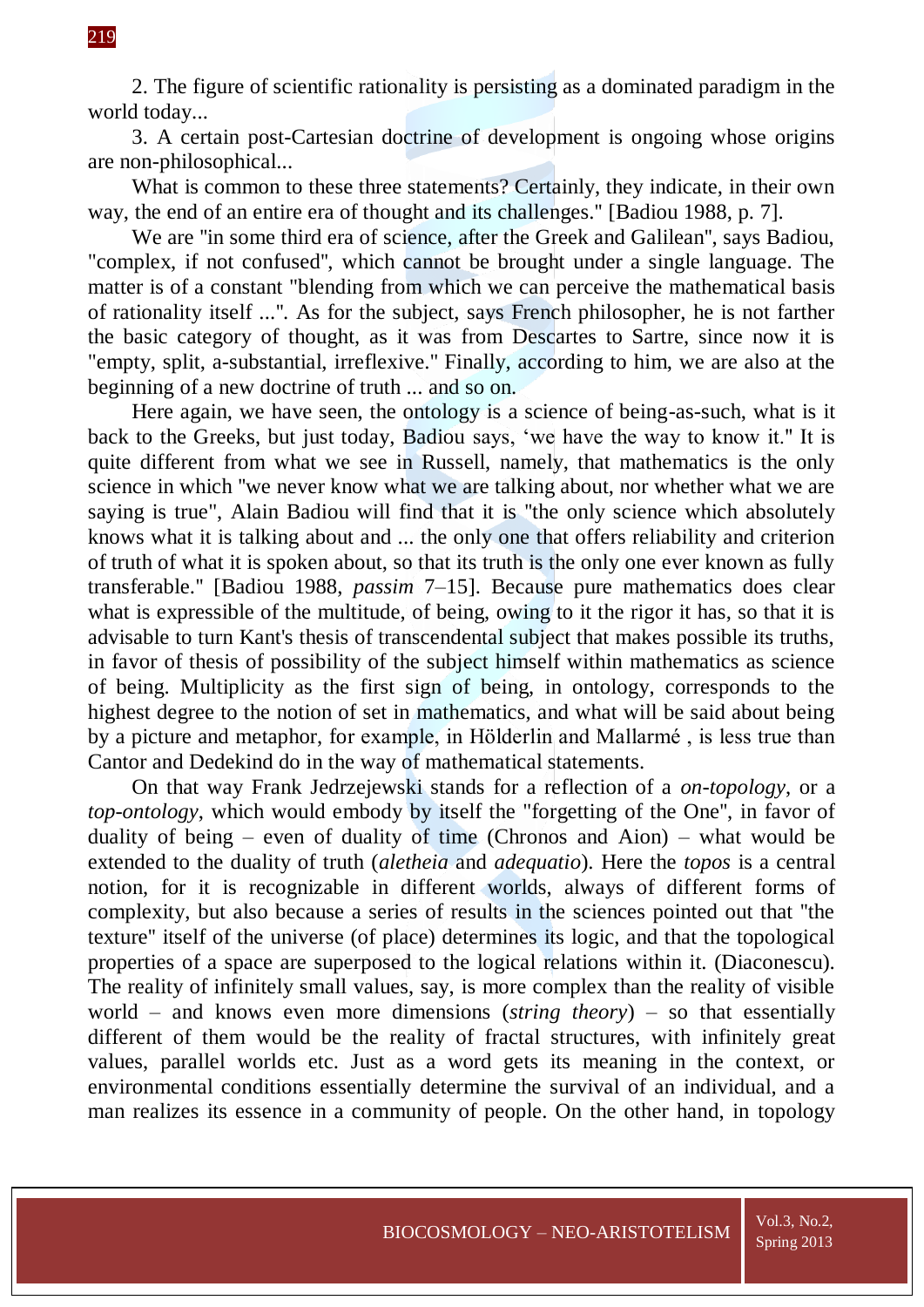(Grotendieck) we have that the concept of an open set (the environment of a point), essentially determines the character of a topological space, etc.

Otherwise, ''the topos'' is a special case of another notion in mathematics, the notion of ''category'', and it is a special case (better: a specification) of the notion of "set", so that it would be possible now to say that in terms of category theory are properly reconstructed dozens of ''classical'' mathematical theories. We have in mind, with set theory, topological spaces too, vector spaces, Boolean algebra, deductive systems and so on. When it should be pointed out a request for a mathematical theory as a model of the science of being (ontology), we would have good reason to lean on such which meet requirements, exactly, of category theory, since it sum up the most general (common) lines of various mathematical branches. It would ''imitate'', first, the parts and the whole – one and many, in the philosophical sense – what is the case with "the set of sets" (partitive sets) in mathematics, and as to the circumstances that parts of being built complex compositions, the existing set of operations in mathematics correspond to that fact. In doing so, what set theory does not differ are combinations (wholes) of elements when they lose their properties, and the whole wins new ones. By example of hydrogen and oxygen, as gases, that, when the ratio of 2 : 1 of their atoms, give one molecule of water as a compound, this time in a different physical state – and then with different properties.

Therefore, one should make a distinction between the two types of statements: ''Hydrogen (H) and oxygen (O) are gases'' and ''Two atoms of hydrogen and one atom of oxygen, under certain conditions, give one molecule of water  $(H<sub>2</sub>O)$ ." It would be enough, in the second case, to introduce some function  $\sigma(H, O)$  of the two elements, as well as, in the case of the set record, one should allow the repetition of elements – not as it is in Cantor's set theory. Symbolically, if the elements  $x_1, ..., x_m$ , having the property P, enter the set X, and  $\sigma$  is an arbitrary function of one or more elements, such a set X' could be written as:  $X' = \{x_i, \sigma(x_j, ..., x_k) | x_i \in P, 1 \le i \le n, j, ..., k \in \{1, \}$ ..., *n*} }. Let us call such a function  $\sigma$  *singleton* of elements  $x_j$ , ...,  $x_k$  (j, ...,  $k \in \{1, ...,$  $n$ }), and the set  $X'$  – a *potential* of X. At the same time, the set **X** obtained if we allow one or more repetitions of elements of X, would be the *replicator* of X.

Then let  $X' = \{x\}$  be an arbitrary class of objects. Denote by  $f_A: x \to [0, 1]$  the *membership function* of an object to the class **X'**. Then the set  $A = \{f_A(x) | x \in X'\}$  is a fuzzy set of the set **X'**. As it is known, fuzzy sets ''know'' set operations on them: complement, union, intersection, as well as algebraic ones: sum, absolute difference, and product. In addition, the classical bivalent judgment within two values ''true'' and "false" should be replaced in this area by so-called "fuzzy logic", which takes into account the infinite scale of values (proper fractions) between 0 and 1.

Finally, in order to be found a model that should ''illustrate'' events when it is known (finitely many) conditions **X'** that produce them, consider a partitive set A of the set **X'**, as a potential of the fuzzy set-replicator of X. It would be then:

 $A = {B | B \subseteq X'}$ 

such an observed model. Let's call it a *model of an event*.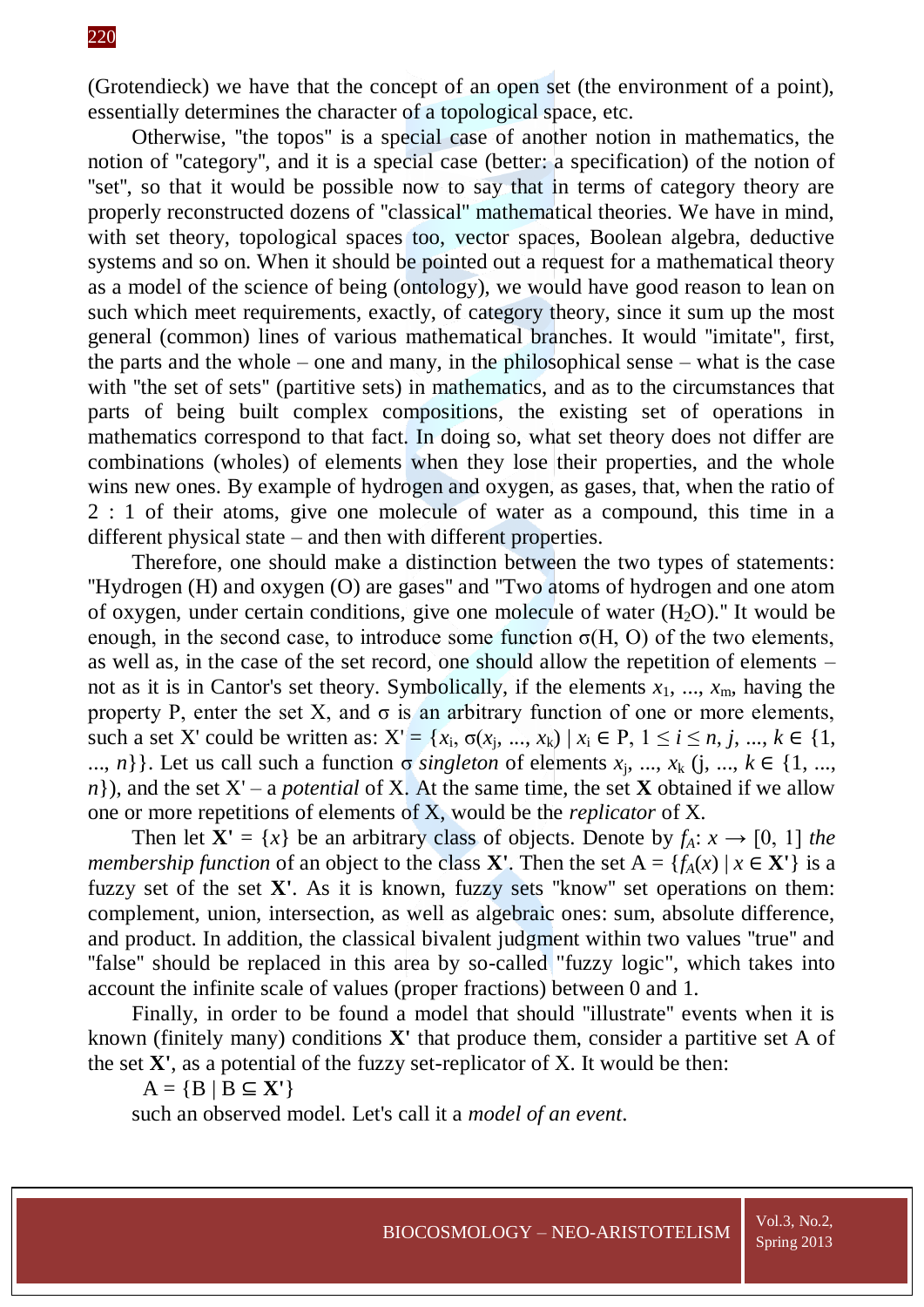It is easy to conclude that the objects A, B, C, ... as sets and morfisms *f*, *g*, *h*, ..., as mappings between them, form a category, since partitive sets are special cases of sets, while sets as objects and mappings as morfisms, do a category.

Since we differ in being two kinds of becoming of something new: when elements-parts, creating mechanical compositions, do not lose the qualities they have, and for the second time, when they enter an organic whole, and do it, to that circumstance correspond in the example of model A, in the first case, the partitive sets, and in the second, the function singleton. Otherwise, the entire picture of relations between parts and whole can schematically be presented in the way of a graph [Tasić, p. 32–33], as well as through formulas of propositional (predicate) logic. Moreover, to every element-part of a whole here can be attributed a certain ''power'' and computed the power of the whole they make does, which makes possible an account over them.

Afterwards, there is feature of being as its functionality [Jedrzejewski], making its parts, often, to repeat the same or a related structure, that is, what can be said about any of them can also be said on the other. However, such a general (common) feature already brings here the same symbolic language (of sets, of graphs, of formulas ...), when, for example, we represent the elements-parts of being by points, and the relationships between them by arrows.

Alternatively, the relation of genera and species in the nature is analogous to the relationship between sets and subsets in mathematics, nodes and branches in the graph theory, formulas and subformulas in logic.

In category theory, finally the so-called property of ''adjunction'' does ''whatever happens in one category induces the same echoes in the other." [Jedrzejewski, 72].

Similarly, we recognize in the being no small number of mutually irreducible (dual) concepts, such as: matter–antimatter, particle–wave, point–line and so on, so that they could replace their places in propositions, without propositions to change the value they have. The case is, for example, with the propositions: ''Two straight lines intersect at a point'' and ''Through two points passes only one straight line''. The duality principle states that time is twofold: it is *Chronos* (time of becoming) and *Aion* (time as ''forever and ever''). Etc.

However, we recognize that the category theory possesses duality property too. Its axioms, for example, still meet if we replace objects (points, nodes) with morfisms (arrows, ribs), and vice versa, or even, if the direction of an arrow is replaced by opposite direction. In formulas of propositional calculus the operators "union" and "intersection" have this property and in predicate formulas – quantifiers ''for each'' and ''there is'' and so on.

We have already said that the being is strongly permeated by topological properties. The habitat (the place, the environment) in which an individual resides essentially define its habitus, just as Leibniz would say that ''truths of fact'' owe their truthfulness to "themselves", and not to reason. In addition, time, according to the theory of relativity, exists only locally. In terms of category theory, this particular (singular) effect of elements-conditions would be represented by singleton function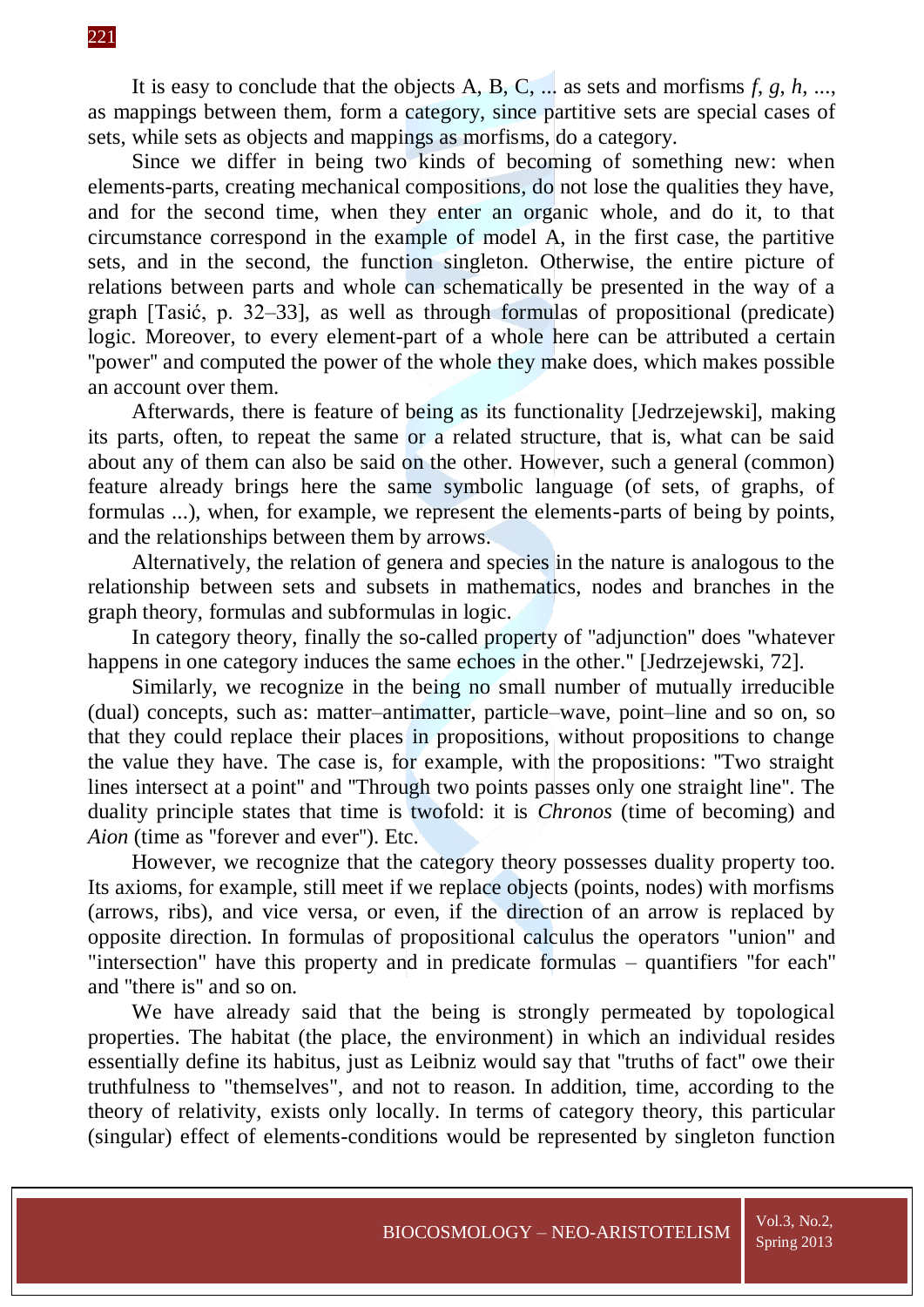**.** 

of these elements, which embodies in itself all specifities of it. Because both to the topological properties of a solid in mathematics and to the circumstances of persistence of individuals in the nature it is proper they do not ''broke'', but ''continuously'' endure, even when they are present in varying degree.

Let us note, finally, the empty set  $\emptyset$ , which, as a rule, belongs to every partitive set, and then to the category A, just as to a potentially-partitive set of a fuzzy setreplicator. Which, in the ontological sense, would be a counterpart of the void, as the absence of something: what "remains", for example, when two forces of equal magnitude, but different directions would be ''summed up''.

In epistemological terms, we ascribe to a concept the values 1 and 0, when they have or do not have a property, or to a proposition the values 1 and 0, if they are true or false, but also all other values between 1 and 0, both times, when we have ''degrees'' of properties, or of truthfulness. An accompanying logic here would be the fuzzy logic, as appropriate, and it would be even more applicable in our category, since a fuzzy set is in its basis.

It ''remains so that categories are the most general of possible conceptual relations, which reflect the modes and forms of being'', says [Jedrzejewski, 112].

#### **4. Subjectivity and Category Theory in Mathematics**

''The relationship of consciousness to being," in the sense of what has a primacy of one over the other, is the ''basic philosophical question'' for Marxists, that personalists, subjectivists solve stressing the paramount importance of personality, of subject, because they are originally irreducible to other entities.<sup>1</sup> (Being among them almost as a synonym for something unique and irreducible to the other.) Jacques Maritain will say about it:

''Whenever we say that man is a person, we mean that he is more than a mere parcel of matter, more than an individual element in nature, such as an atom, a blade of grass, a fly or an elephant … Man is an animal and an individual, but unlike other animals or individuals." [Williams, Bengtsson, 2011].

Another opinion belongs to William Stern:

''Despite any similarities by which persons are identified as members of humankind, a particular race or gender, etc., despite any broad or narrow regularities which are involved in any personal events, a primal uniqueness always remains, through which every person is a world of its own with regard to other persons." [*ibid*].

We have so that person is not (just) an entity – one of many – worthy, say, of a scientific research, in philosophical, psychological, religious ... sense, but it belongs to it rather an exclusive place in a possible hierarchy of concepts, at its top. On the other hand, in the words of Albert C. Knudson: personalism is ''the ripe fruit of more than two millenniums of intellectual toil, the apex of a pyramid whose base was laid by Plato and Aristotle.'' [*ibid*].

<sup>&</sup>lt;sup>1</sup> As in etymological sense, the word *in-dividuum* means "in-divisible".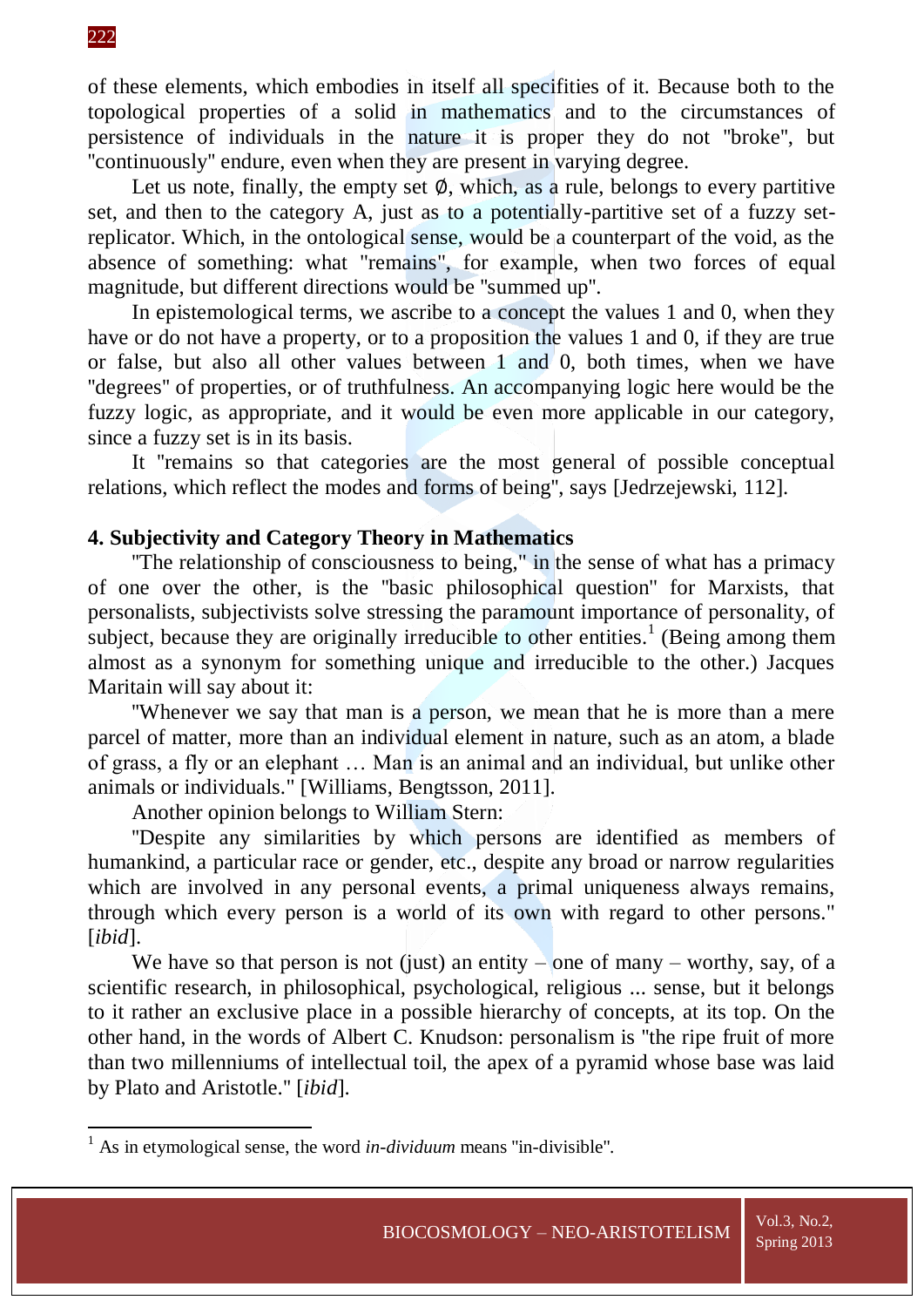Otherwise, we may speak about person from at least three different aspects: as a physical being, as a social being and as a spiritual being, where the last aspect grasps the most of essence of man, as a generic being. For the matter is here of values and ethical norms, of ideals and personal aspirations, of what an individual knows, in what it believes and to what it tends – what is conditioned by the conscious part of its person, as well as by an unconscious one in it etc. The importance of spiritual values that an individual chooses today becomes in so far greater if we know that the world – depersonalized and desacralized – tempts the most diverse states of crisis just on the relation of humanity. However, if essentially it resists to any general-accepted definition, to a person certainly belongs the mark of ''naturae rationalis individua'', from Boethius' definition of it: ''persona est naturae rationalis individua.'' Nurturing, therefore, its rational nature, a person embodies its objective persistence (υπόστασις, *hypostasis*) and an individual existence (πρόσωπον), just as in the Greek drama, *persons* wore in the game different *masks* – to what refer the mentioned words.

In the Eastern tradition, to this concept belongs a central place too, with different varieties in Vedanta, Buddhism, Confucianism, Zen, where, often, a certain physical condition will be a prerequisite for the full manifestation of the selfconsciousness of a person. It would be an objective moment, as that ''external'' in respect of any individuality that has to "follow" it, and we refer to it as a possibility what is original and irreducible to be at least open to a schematic classification. We find something similar in the case of Martin Buber who looks on the person in a relationistic way: once as a relationship  $T - Thou$  and the other time as a relationship  $'I - It''$ . So that both times the matter would be of mutually irreducible realities, within which one proceeds differently – in a way with persons, and in the other one with things.

We say this because our effort strives to recognize – in what is rational in a man – the rational concepts and their relations, and bring possibly closer them to the overall terms of category theory we have in mind. Category A of potentially partitive fuzzy sets-replicators is intended so to meet the required demand, because as the being (in general) is open to this category, all subjects do it too to the extent they share the same properties with it. Of course, with the possibility to find a place here, what is "personal", "subjective", ... and as such the one and only one and unique.

Besides it, the hardware and software possibilities today are still far away from some thoughtful ideas to be in the service of individual aims, even though they far exceed the scope of factors, which an individual could ever appreciate, as well as the speed and the manner of dealing with them. On the same side are – supported by developed means in mathematics – simulations and models, that with sufficient accuracy would meet individual requirements. We have in mind that each of the following areas: personal life, family life, community, … or, in more detail, of upbringing, education, action, ... are open to sufficiently clearly determinable (baseline) concepts and principles (of arriving to) complex concepts from simple ones. What, equally, is accompanied by the possibility each of them to carry from the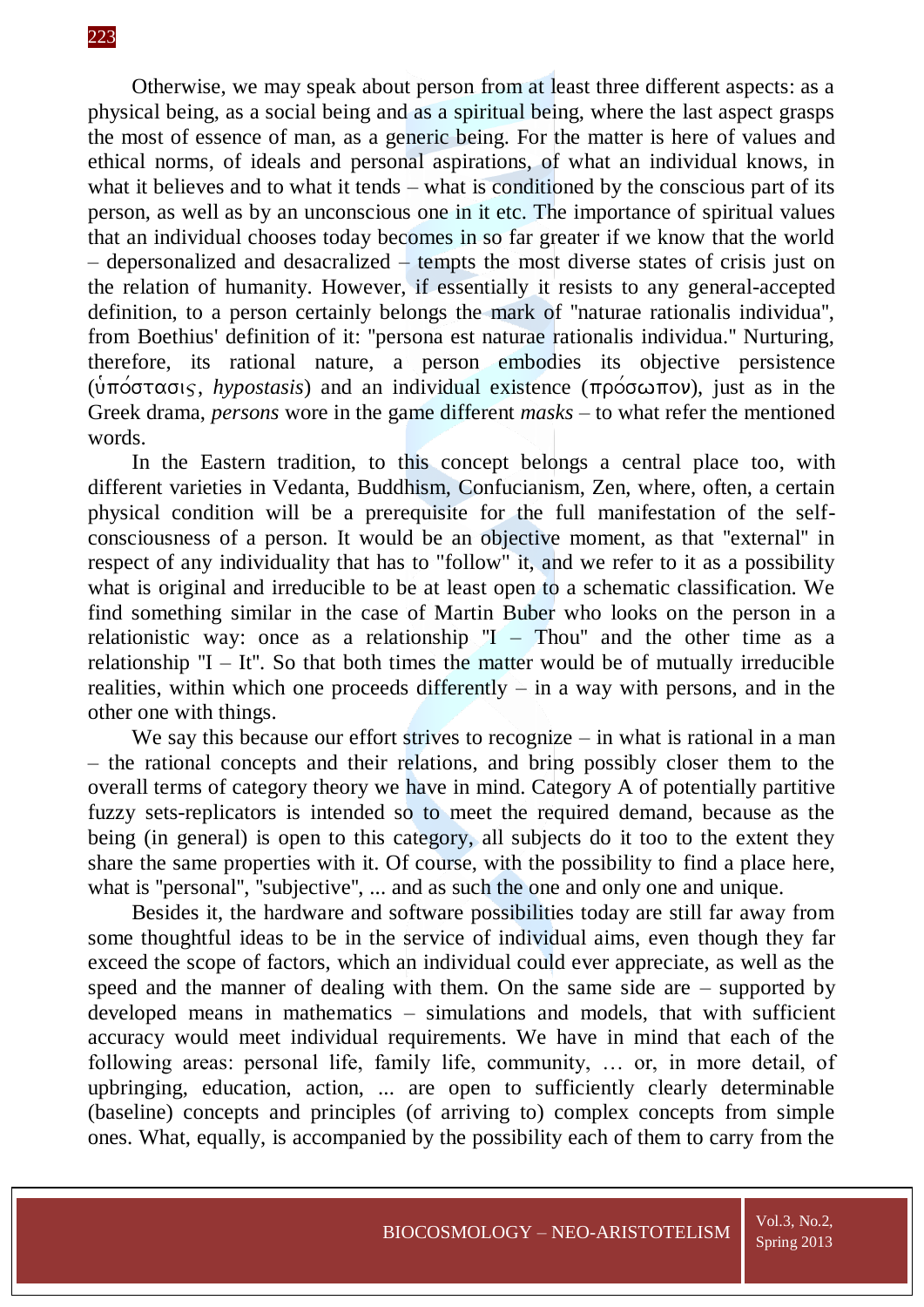beginning some subjective (personal) marks, which would be ''transferred'' after to the realized wholes. That would make the inference of truths from other truths to be "graded" in the same sense, and so on, and, finally, to be "portrayed" in that way the personal sphere of education of an individual in the community of people.

In a possible singular case of an individual and of its habit, it would in general be as follows.

At the level of concepts and their intuitive marks, it will defer to some of them. It would have in this case to reflect the meaning of words themselves, what would order a proper understanding of concepts of man, society, ethics, ... Do a human will be and to what extent a being created for an eternal life in paradise, a social being, devoted to work, to game ... and, above all, a rational being that follows moral values, altruism, ... or he finds in our lives also a place to what is unreasonable – that is what he has to win through alone. Not in a diffuse, provisional and, therefore, unclear way, but, on the contrary, by making each of these marks to take, precisely, numerically expressed, ''scope'', ''quantity'' ... of a property, as some value between 0 and 1: of what is absent, or present in the highest degree. Because, usually, the people are not ''to the end'', say, atheist or ''to the end" theists, but rather they respect some, and neglect other of religious dogmas, as in every man there are elements of both good and evil. Etc. Again, the point is that we should recognize that the entire material and spiritual reality is open to mentioned (self) evaluation, as the allocation of ''weights'' to each of elements entering into relationships of interaction, so that such numerical values would be equally received in the result of such actions. What makes possible too in every occasion to construct a model of a particular treatment of an individual in a given situation, and it would be ''subjected'' after by a process of optimization, through one of either mathematical, or software methods.

It would be a "final cause calculated" of in individual in the sphere of freedom.

## *References*

- Aristotle, *semel*. 1984. *Categories*. In The complete works of Aristotle. Johnatan Barnes. Princeton, NJ: Princeton University Press.
- Aristotle, *bis*. 1984. *Metaphysics*. In The complete works of Aristotle. Johnatan Barnes. Princeton, NJ: Princeton University Press.
- Aristotle, *ter*. 1984. *Topics*. In The complete works of Aristotle. Johnatan Barnes. Princeton, NJ: Princeton University Press.
- Adkins, Brent. 2012. *Deleuze and Badiou on the Nature of Events.* Philosophy Compas. Vol. 7 / 8, p. 507–516.
- Badiou, Alain. 1988. *Lêtre et l'événement.* Editions de Seuil. Paris.
- Badiou, A. Corcoron, S. Bosteels, B. 2003. *Diacritics*. Vol. 33, No. 3–4, p. 140–150. New Coordinates. The Johns Hopkins University Press.

Badiou, Alain. 2006. *Logiques des mondes*. Editions de Seuil. Paris.